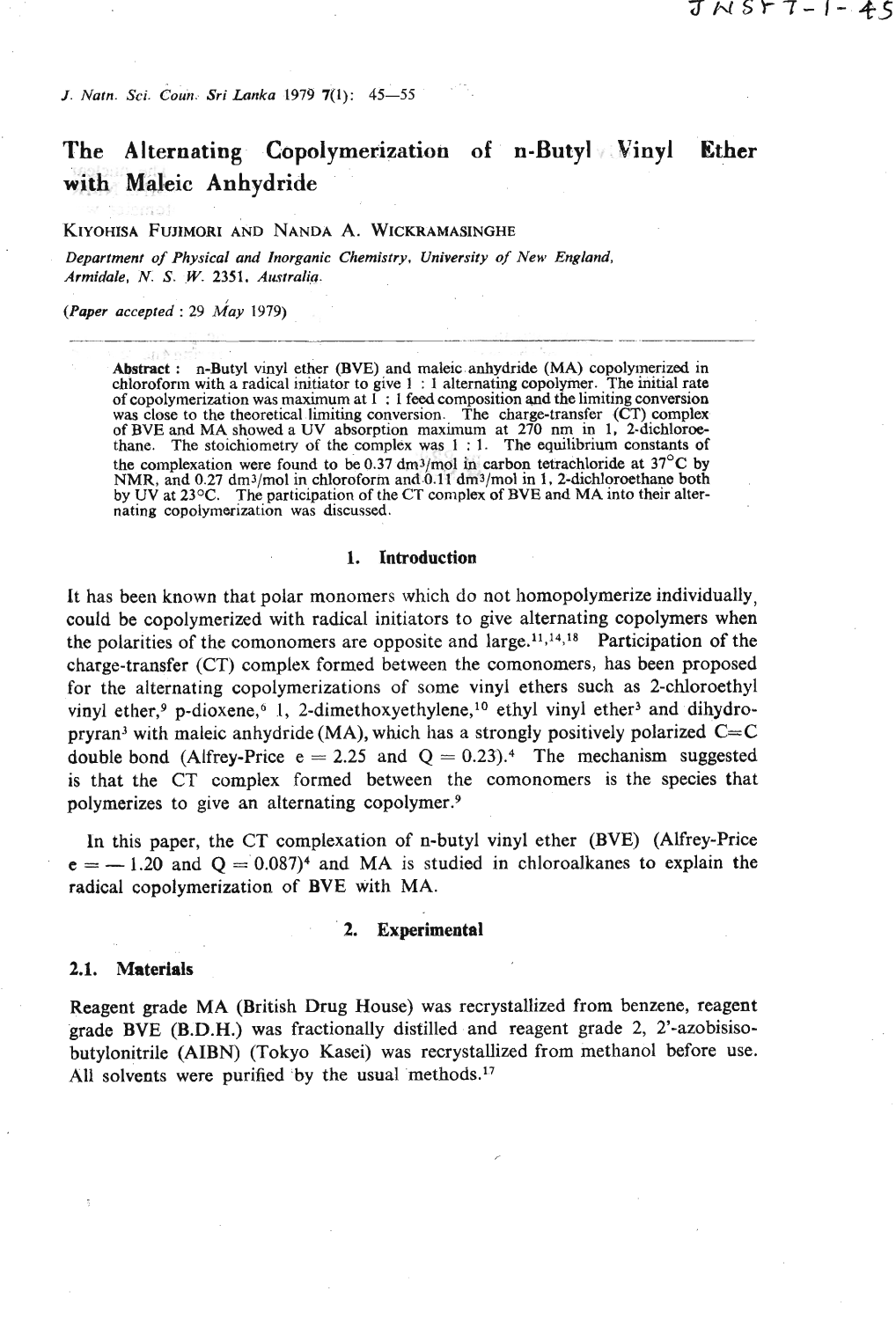# **2.2. Spectroscopy**

The ultraviolet **(UV)** spectra of the CT complex were taken by using a UNICAM **SP8-100** spectrophotometer with quartz cells of **1** cm path length. The nuclear magnetic resonance (NMR) spectra were taken by a Varian EM-360 60 **MNz** NMR spectrophotometer at 37<sup>o</sup>C. JASCO J-0001 infra-red **(IR)** spectrophotometer was used to take the **IR** spectra of the copolymer from **KBr.** pellets.

# **2.3. Polymerization**

The copolymerizations were carried out in chloroform solutions with AIBN as the radical initiator in glass ampules of approximately **15 cm3** capacity, which were sealed after degassing by the freeze-thaw method on a vacuum line. The sealed ampules were then immersed in an oil bath at  $60^{\circ} \pm 0.1^{\circ}$ C. The polymerizations were stopped at the end of the reaction periods by immediately pouring the reaction mixtures in large amounts of diethyl ether, in which the polymers were precipitated out. The polymers were purified by reprecipitation from the acetone solutions in diethyl ether. The rate of the polymerization was measured gravimetrically.

The compositions of the copolymers were determined by conductometrically titrating the MA units with Philips **PR9500** conductivity bridge. The copolymers were dissolved in water with 0.1 M NaOH and back-titrated with 0.1 M HCl.



Figure 1. The UV absorption of BVE-MA<sup>F</sup>charge-transfer complex in CH<sub>2</sub>ClCH<sub>2</sub>Cl at 23<sup>o</sup>C. (1)  $\text{[BVE]} = 6.25 \times 10^{-3} \text{ mole/dm}^3 \text{ v.s. solvent}$ <br>
(2)  $\text{[MA]} = 1.01 \times 10^{-4} \text{ mole/dm}^3 \text{ v.s. solvent}$ .<br>
(3) Charge-transfer complex only,  $\text{[BVE]} = 1.20 \text{ M and } \text{[MA]} - 1.02 \times 10^{-4}$ 

mole/dm3.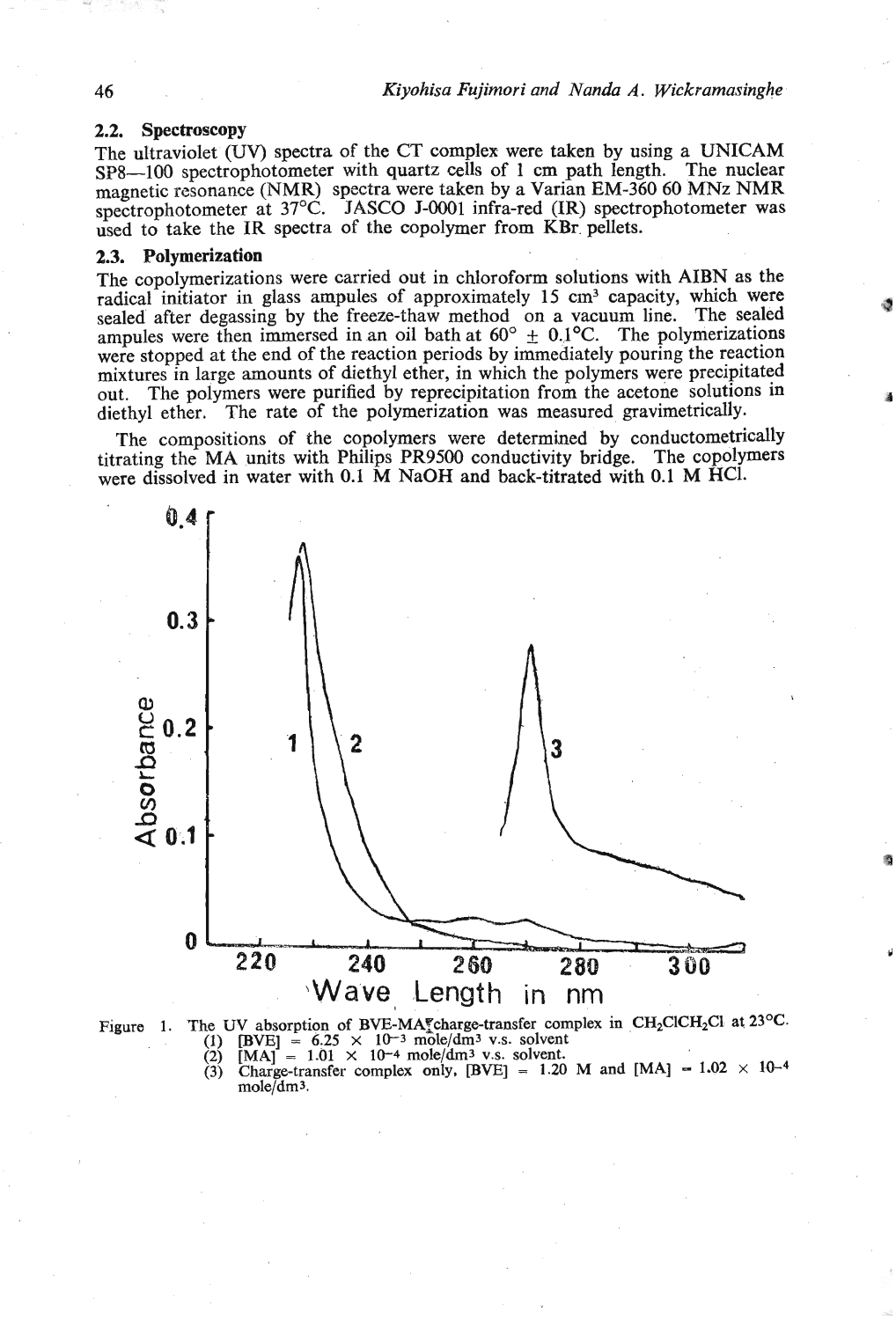$(1)$ 

# 3. Results and Discussion

# **3.1.** ' The charge-transfer complexation between n-butyl vinyl ether and maleic anhydride

An enhancement of absorption is observed in the **UV** region when **BVE** and **MA**  'are mixed in 1, 2-dichloroethane. When the absorptions of **BVE** and **MA** are subtracted from the overall absorption, the enhancement becomes an absorption maximum at 270 **nrn** as shown in Figure 1. This new absorption maximum is attributed to a weak CT complexation between **BVE** and MA, **BVE** acting as the electron donor and **MA** as the acceptor, considering the polarities of the compounds.

The stoichiometry of the complexation was determined in 1, 2-dichloroethane by the Job's continuous variation method.' As shown in Figure 2, the maximum of the absorbance-composition plot indicates that **BVE** and MA form a 1 : 1 CT complex.





The equilibrium constant (K) of the **CT** complexation can be determined by W and NMR spectroscopy. In the case of a  $1 : 1$  complexation, the relation between the absorptivity of the complex and the concentrations of the components has been derived by Ketelaar et **a1.8**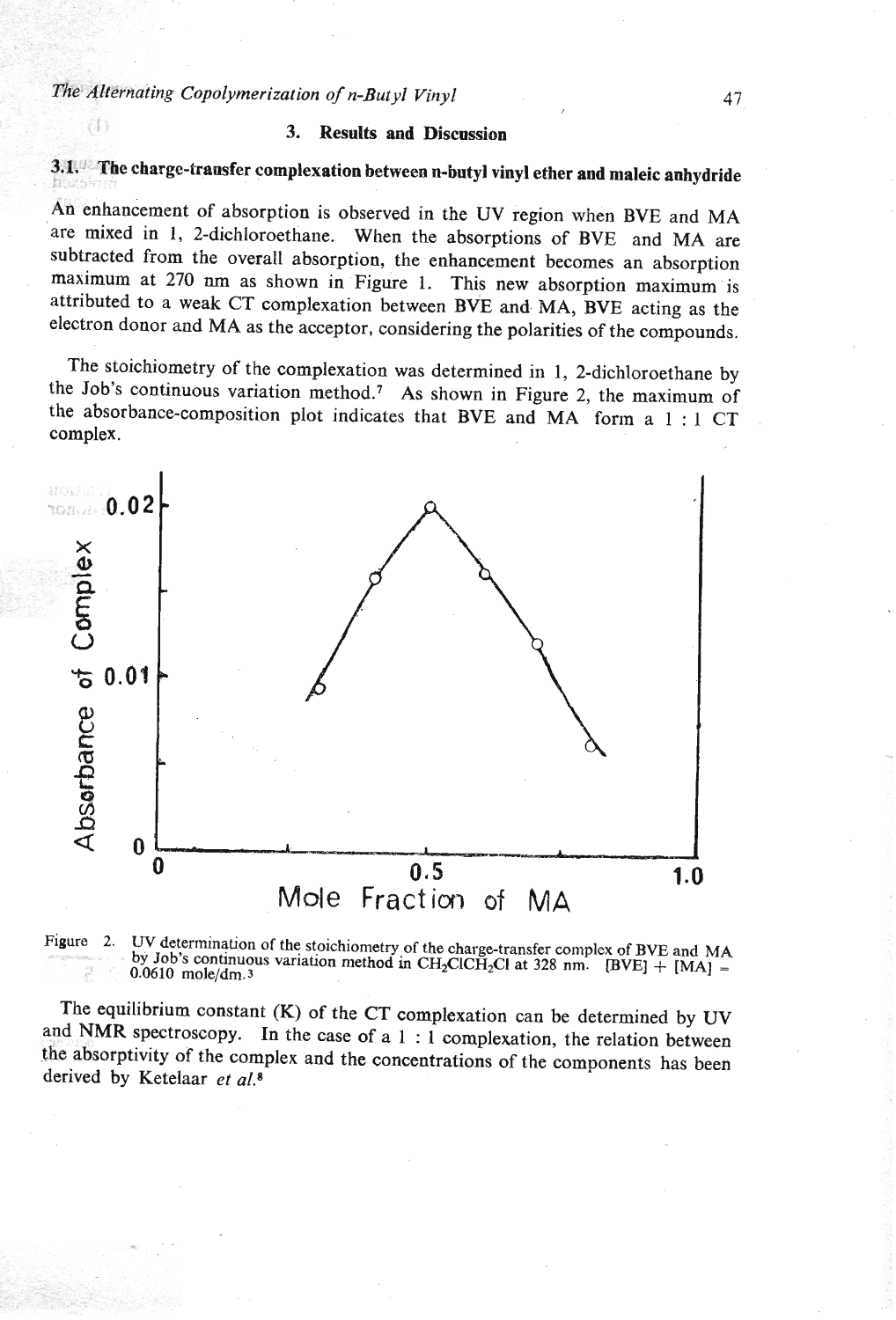$$
1/(\epsilon_{\mathbf{A}} - \epsilon_{\mathbf{a}}) = 1/K (\epsilon_{\mathbf{c}} - \epsilon_{\mathbf{a}}) [D] + 1/(\epsilon_{\mathbf{c}} - \epsilon_{\mathbf{a}})
$$
 (1)

where [D] is the concentration of the donor and EA is related to the measured optical density, dA, and to the total molar concentration of both free and complexed optical defisity, d.a., and to the total molar concentration of both free and complexed<br>acceptor [A] by the expression  $d_A = log_{10} I_0/I = E_A$  [A]l. Ec and Ea represent, respectively, the extinction coefficients of the complexed and uncomplexed acceptor.

When a very small concentration of an acceptor and a large excess concentration of a donor are used, it can be assumed that all the acceptor is complexed. Under this condition, K can be determined through either the equation by Bensi and Hildebrand<sup>1</sup> (Equation (2)), or the equation by Scott<sup>16</sup> (Equation  $(3)$ ).

$$
[A]|/d_c = 1/\epsilon_c K[D] + 1/\epsilon_c \tag{2}
$$

$$
[\mathbf{A}][\mathbf{D}]]/\mathbf{d}_{\mathbf{c}} = [\mathbf{D}]/\epsilon_{\mathbf{c}} + 1/\epsilon_{\mathbf{c}}\mathbf{K} \tag{3}
$$

where,  $[A] \ll \sim [D]$ ,  $d_e$  is the absorbance due to the complex only, i.e.,  $d_c = d$ (overall)  $-d$  (donor) and l is the pathlength in cm.

When the donor is always in large excess compared to the acceptor, the relation between the chemical shift of the acceptor in NMR and the concentration of the donor is Equation  $(4)$  by Hanna and Ashbough.<sup>5</sup>



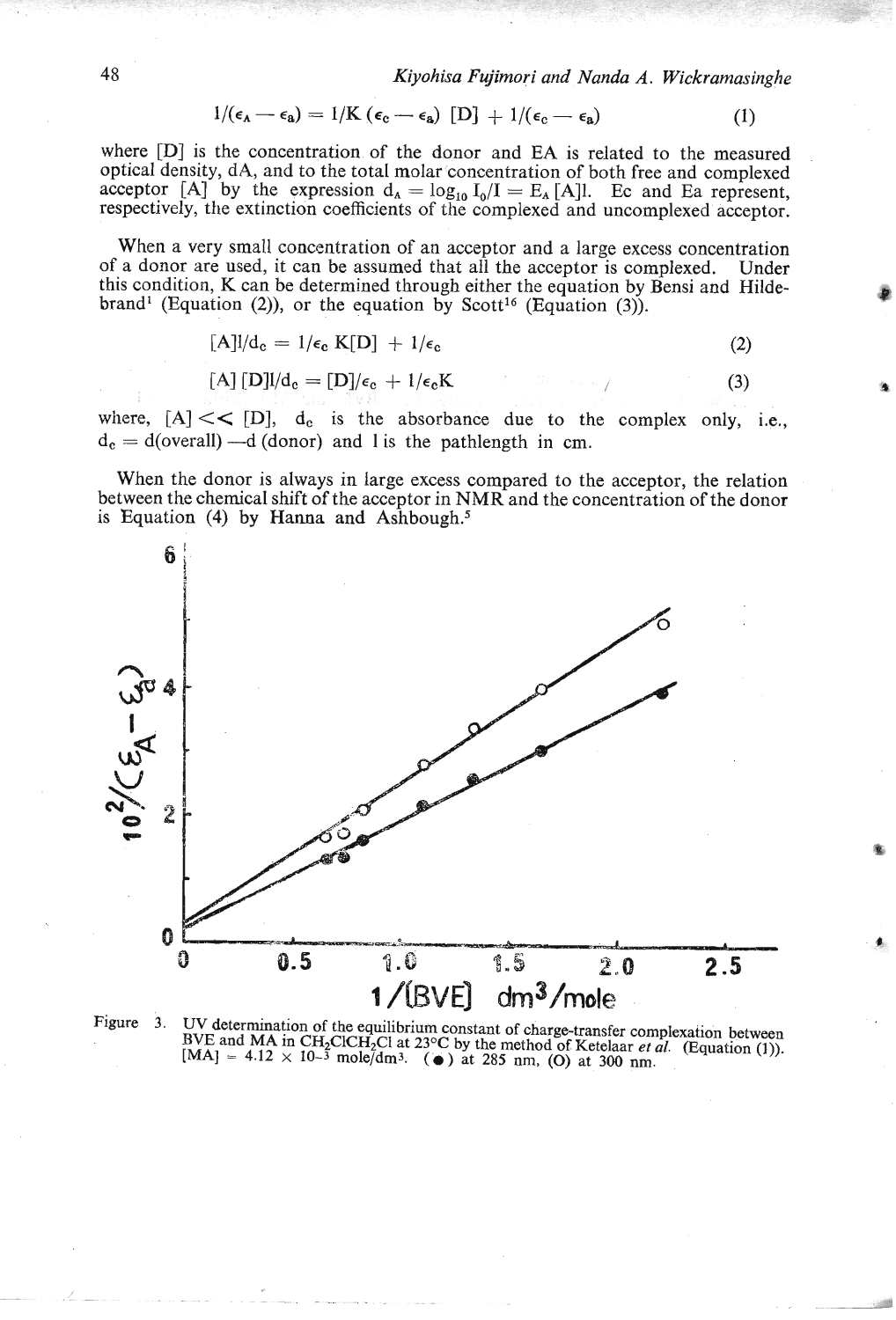The Alternating Copolymerization of n-Butyl Vinyl Ether **49** 

$$
1/\triangle^{\Lambda}{}_{\text{obs}} = 1/\mathbf{K} \triangle^{\Lambda}{}_{\text{c}} \left[ \mathbf{D} \right] + 1/\triangle^{\Lambda}{}_{\text{c}} \tag{4}
$$

where,  $\Delta_{\text{obs}}^A = \delta_{\text{obs}}^A - \delta_{\text{obs}}^A$  is the difference between the chemical shifts of  $\begin{bmatrix} 1 & 0 \\ 0 & 0 \end{bmatrix}$  or proton in complexing media  $(\delta_{\text{obs}})$  and that of the acceptor in here,  $\Delta^4_{\text{obs}} = \delta^4_{\text{obs}} - \delta^4_{\text{o}}$  is the difference between the chemical shifts of<br>ine acceptor proton in complexing media ( $\delta_{\text{a}^{obs}}$ ) and that of the acceptor in<br>neomplexed form ( $\delta^4_{\text{o}}$ ), and  $\Delta^4_{\text{c}} = \$ ceptor proton chemical shifts in pure complex  $(\delta^A c)$  and free acceptor.



**Figure** 4. UV determination of the equilibrium constant of charge-transfer complexation between **RVE and MA in CHCl4 at 23°C by the method of Scott (Equation (3)).**  $[MA] = 4.12 \times 10^{-3}$  mole/dm3.  $(A)$  at 285 nm,  $(O)$  at 300 nm.

'The equilibrium constants of the CT complexation between BVE and MA were determined in 1; 2-dichloroethane by equation **(I),** in chloroform by Equation **(3),**  and in carbon tetrachloride by Equation (4). The results are shown in Figs. 3, 4 and 5, respectively. In all cases, the concentration of MA was kept small and constant, while the concentration of BVE was increased. The chemical shift of chloroform was used as the inner standard in measuring thc chemical shift of MA.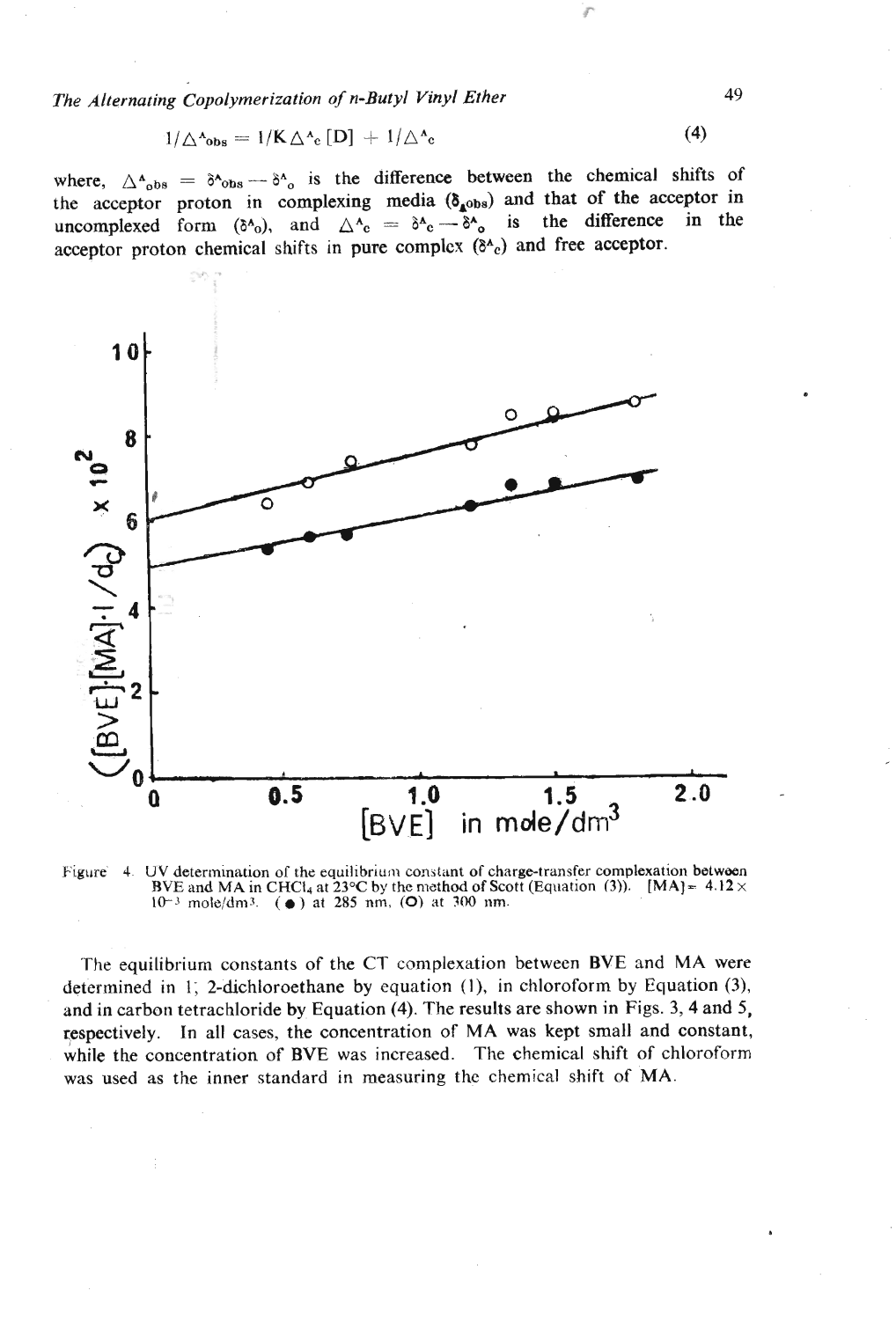

 $50<sup>5</sup>$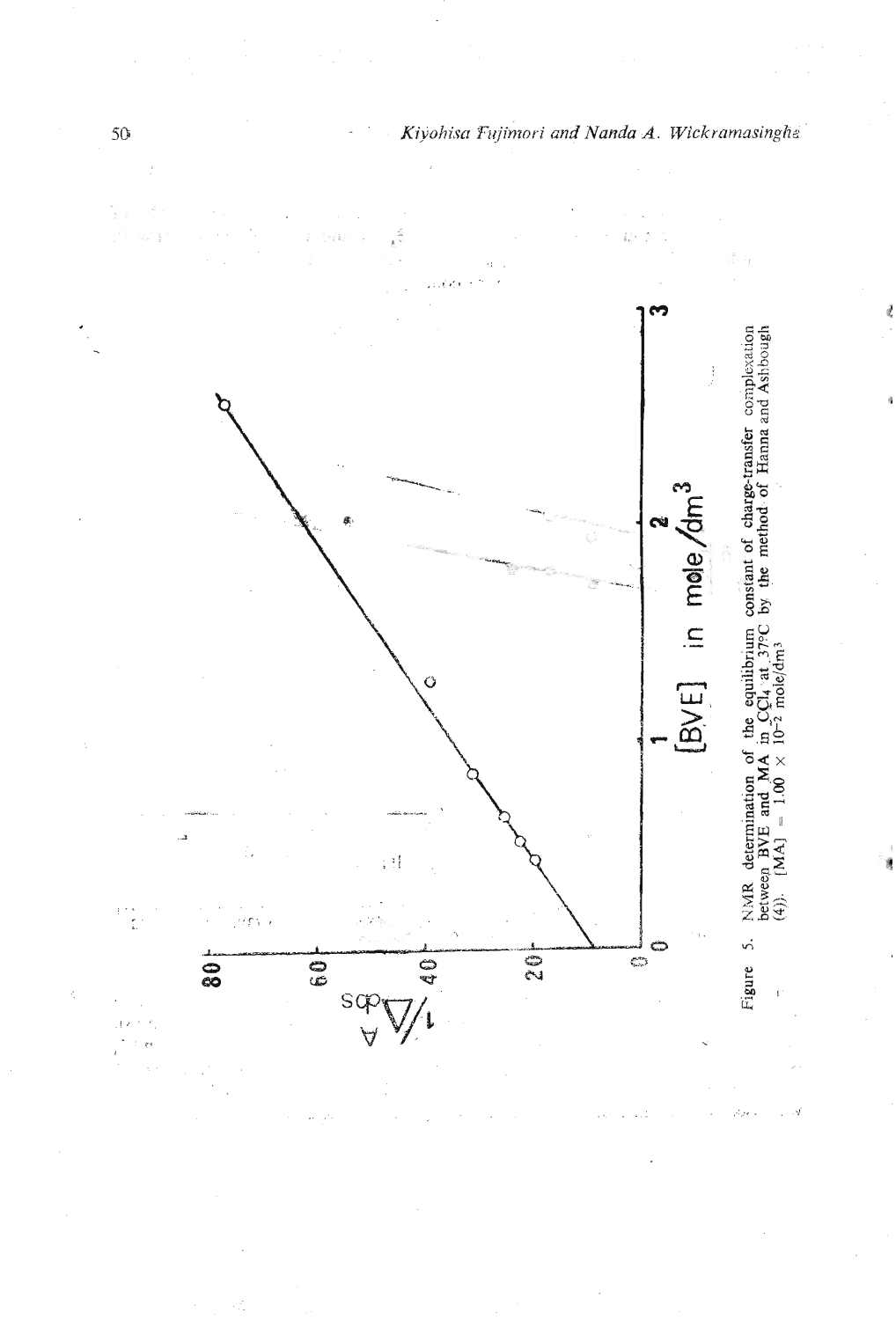# *The Alternating Copolymerization of n-Butyl Vinyl Ether* 51

| Solvent                              | Dielectric<br>constant <sup>15</sup> | Method                  | ҡ<br>(dm <sup>3</sup> /mole)                  | $\epsilon$ c or $\delta$ Ac |
|--------------------------------------|--------------------------------------|-------------------------|-----------------------------------------------|-----------------------------|
| $\rm CCl_4$                          | 2.238 $(20^{\circ}C)$                | NMR at $37^{\circ}$ C   | 0.37                                          | $6.988$ ppm                 |
| CHCl <sub>3</sub>                    | 4.806 $(20^{\circ}C)$                | at $23^{\circ}$ C<br>UV | $\int 0.27$ (at 285 nm)<br>$0.26$ (at 300 nm) | 75<br>-67                   |
| CH <sub>2</sub> ClCH <sub>2</sub> Cl | $(25^{\circ}C)$<br>10.36             | at $23^{\circ}$ C<br>UV | ∫0.11 at (285 nm)<br>$0.11$ (at 300 nm)       | 560<br>450                  |

TABLE 1. Relation between the polarity of the solvents and the equilibrium constants  $(K)$  of  $$ charge-transfer complexation between BVE and MA in chloroalkanes.<br>
- The complexation between BVE and MA in chloroalkanes.

As seen in Table 1, the magnitude of the K values found in various chloroalkanes indicate that the CT complex between BVE and MA is a weak one. The decrease of K values with increasing solvent polarity suggests that the CT complexation follows a polar association of the components, and that the complex is predominantly at its no-bond state.<sup>12,13</sup> The more polar solvent reduces the magnitude of K, because in more polar solvents, the free components are better stabilized than the complex of the components. It is considered that the planar vinyl ether part of BVE molecule complexes with the planar MA molecule parallel each other achieving the maximum overlapping of the orbitals.<sup>12,13</sup>

Radical copolymerization of n-butyl vinyl ether with maleic anhydride BVE and MA readily underwent copolymerization at  $60^{\circ}$ C with AIBN in chloroform solution, although both BVE and MA were incapable of homopolymerization individually under the same conditions. The copolymer precipitated out in chloroform as the polymerization proceeded. The copolymer was soluble in polar solvents such as acetone, N, N-dimethyl formamide and dimethylsulphoxide, but was insoluble in non-polar solvents.



Figure 6. The IR absorption spectrum of the copolymer of BVE and **MA.** The mole fraction of the **MA** units in this copolymer is 0.49.

 $5 - 17018$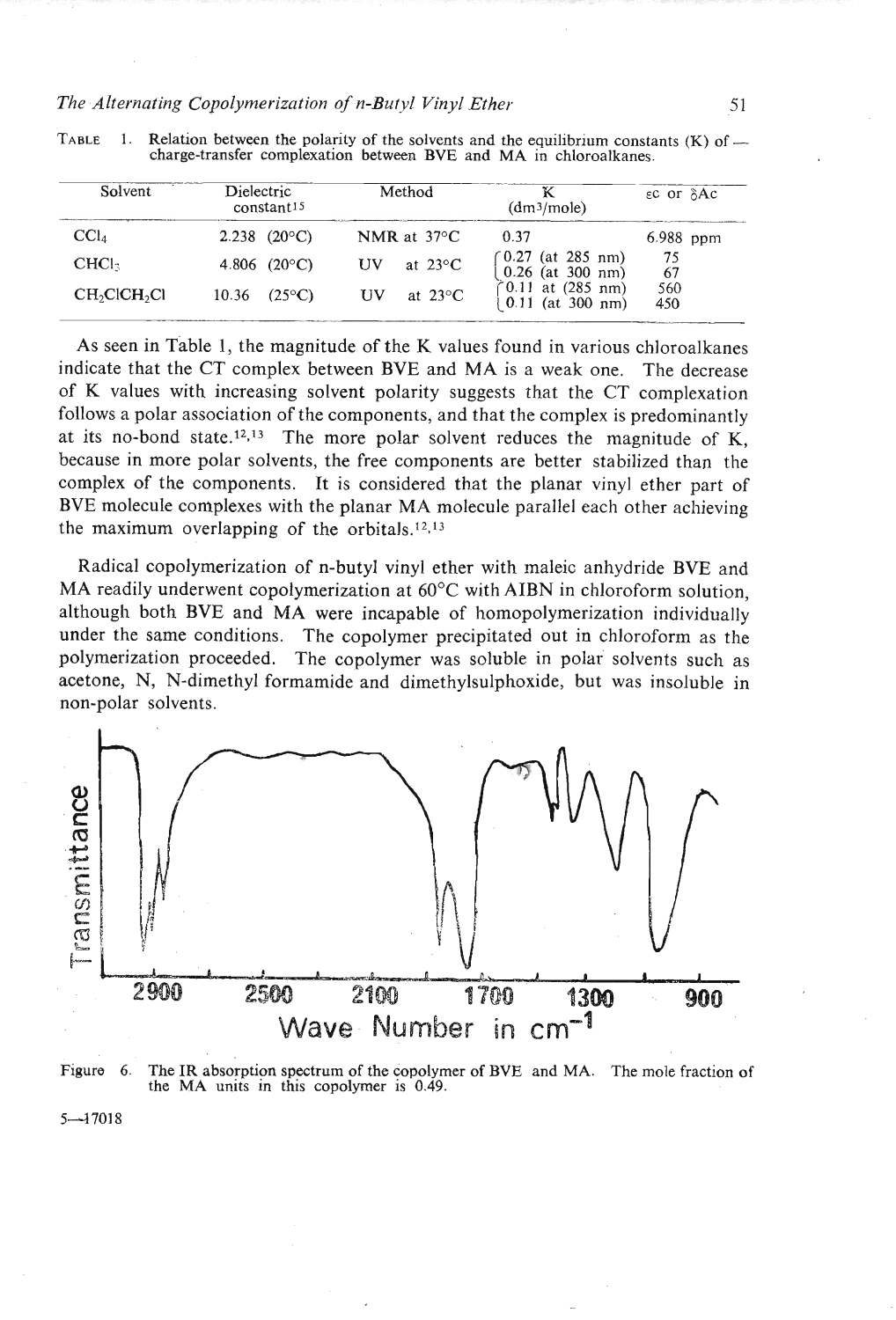# **52** *Kiyohisa Fqimori and Nanda A. Wickramasinghe*

Â

The IR spectrum of the copolymer in Fig. *6* shows large absorptions of fivemembered anhydride group at 1770 and 1860 cm<sup>-1</sup>. The absorption due to the unsaturated ether linkage CH<sub>2</sub>=CH-O-C of BVE monomer which appears at 1220 cm $^{-1}$  is shifted to 1080 cm $^{-1}$  in the copolymer, showing that the ether linkage in the copolymer is saturated, -CH<sub>2</sub>-CH-O-C. The sp<sup>3</sup> C-H stretching of **BVE** appears at 2860 and 2940 cm-I both in the monomer and the copolymer. The sp2 C-H stretching of **BVE** monomer at 3100 and 3040 cm-I and that of MA at **3160** cm-1 are completely absent in the copolymer, indicating the consumption of *C=C* double bonds in the copolymerization.





The time-conversion curves of the copolymerization are shown in Figure 7. It is seen that the polymerization is rapid and that the rate is fairly constant up to a high conversion under the conditions used.

The copolymer composition based on the titration of the MA units of the copolymer is shown in Figure 8. The composition of the copolymer is found to be 1 : 1 over a wide range of the monomer composition. Since neither BVE or MA homopolymerizes individually under the present conditions, the copolymer of BVE and MA is considered to be a 1 : 1 alternating copolymer.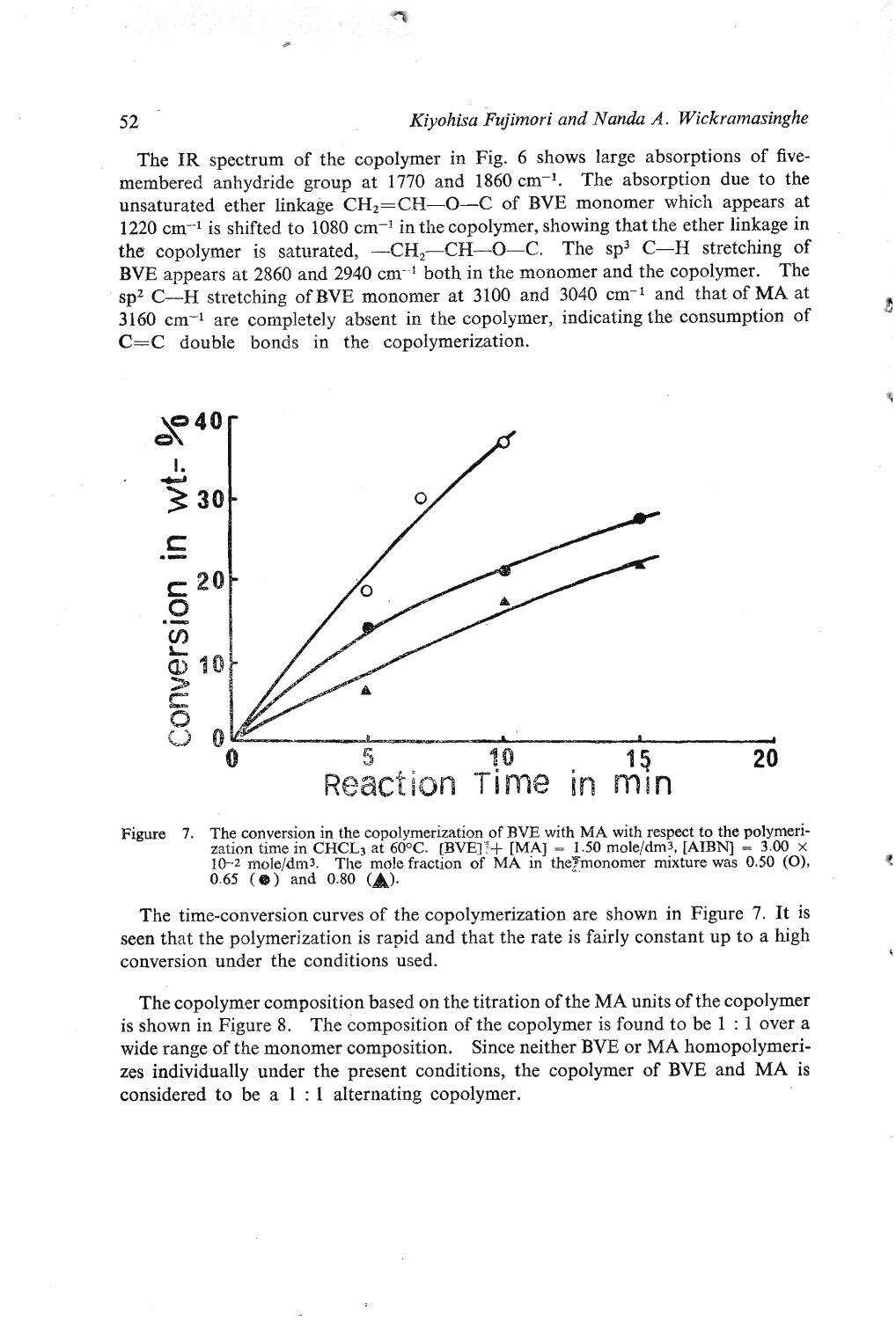*The Alternating Copolymerization of n-Butyl Vinyl Ether* **53 <b>53** 



Figure 8. The copolymer composition curve for the copolymerization of BVE with MA in CHCl<sub>3</sub> at 60°C. [BVE]  $+$  [MA] = 3.00 mole/dm<sup>3</sup>, [AIBN] = 6.00  $\times$  10<sup>-</sup> mole/dm<sup>3</sup>.

The initial rate of the copolymerization and the conversion of the polymerization after a prolonged reaction period (24 hours), are shown in Figure 9, with respect to the feed monomer composition. Both the initial rate of the copolymerization and the limiting conversion are maximum at 1 : 1 monomer composition of the feed. If the 1 : 1 CT complex of BVE and MA is the species that polymerizes to give the 1 : 1 alternating copolymer, the rate of the copolymerization should be proportional to the concentration of the complex.<sup>2</sup> Since the concentration of a  $1:1$  complex becomes maximum at 1 : 1 feed monomer composition, the rate should be maximum at 1 : 1 feed monomer composition, which is consistent with the experimental observation. The theoretical limiting conversion is calculated assuming the polymerization is an alternating copolymerization. The observed limiting conversion is within the theoretical limiting conversion and is closely parallel to it.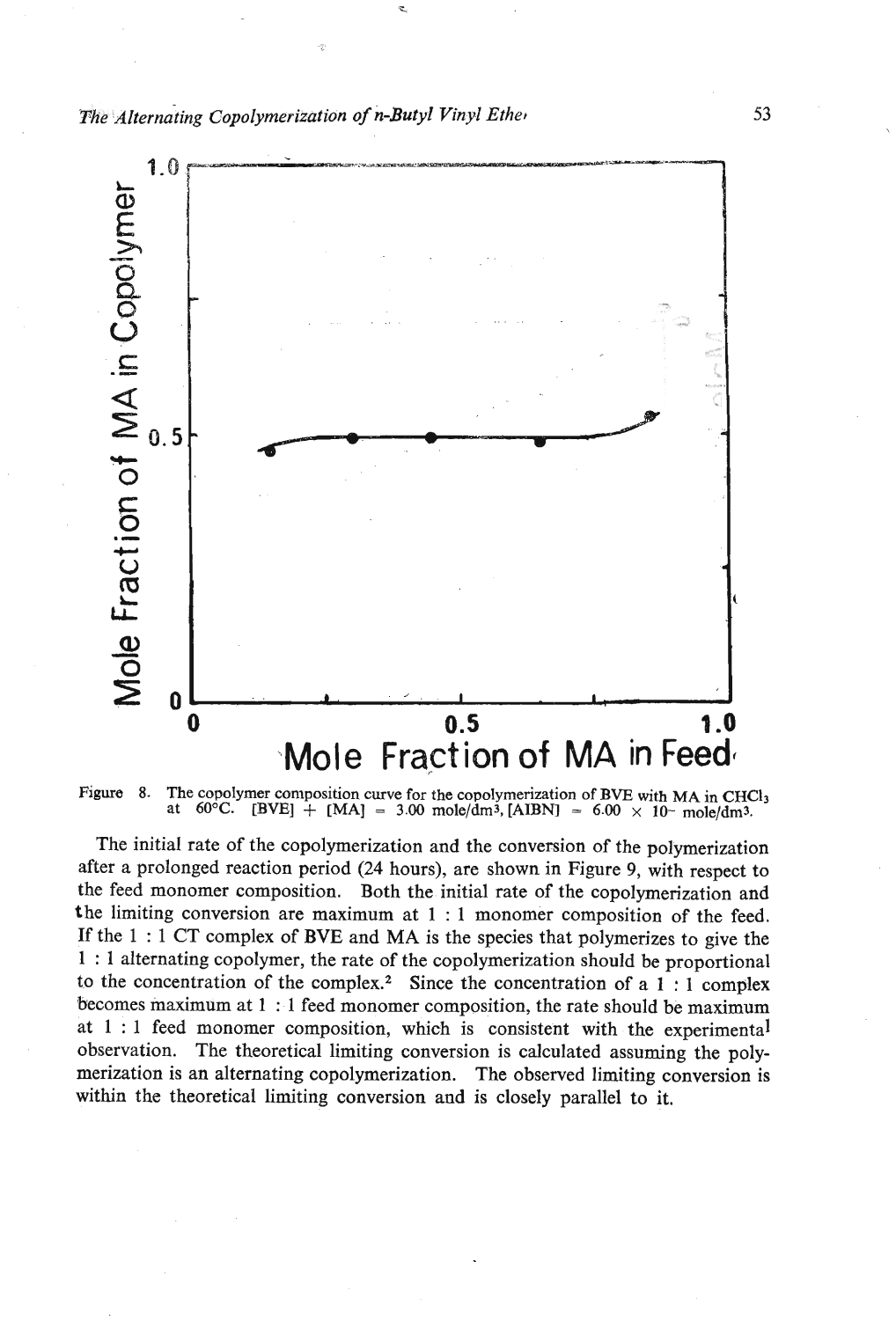